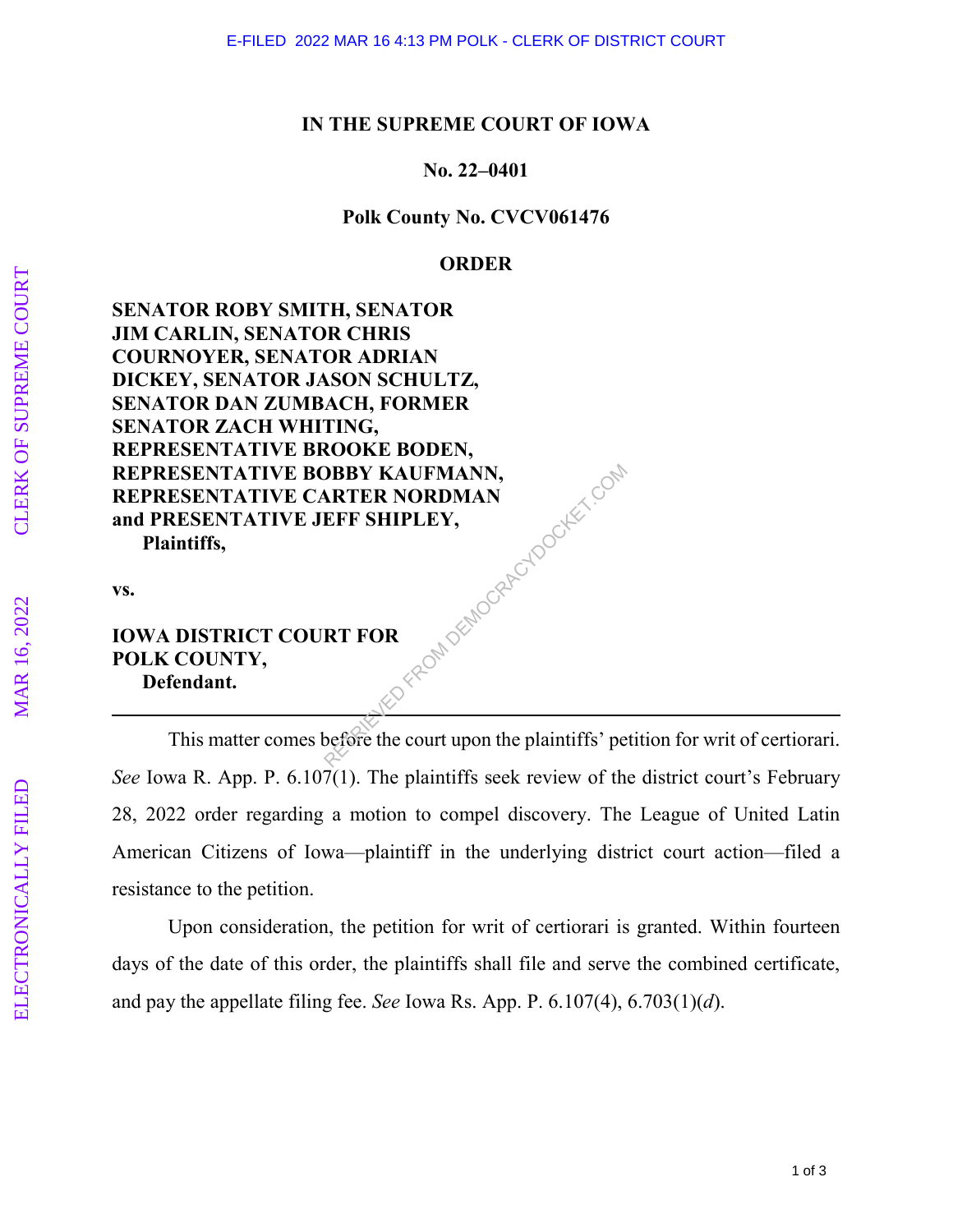# Copies to:

W Charles Smithson Iowa State Capitol 1007 E. Grand Aveneue Des Moines, IA 50319

Gary D. Dickey Dickey Campbell & Sahag Law Firm P.L.C 301 E Walnut Street Suite 1 Des Moines, IA 50309

Shayla Laura McCormally McCormally & Cosgrove P.L.L.C. 4508 Fleur Drive Des Moines, IA 50321

Matthew Gannon First Assistant Attorney General Hoover State Office Bldg 2nd Floor Des Moines, IA 50319

Thomas James Ogden Assistant Attorney General Hoover State Office Bldg 2nd Floor Des Moines, IA 50319 eneral<br>2nd Floor<br>1 2nd Floor Republished Republic Compositions

Alan Ostergren 500 Locust Street Suite 199 Des Moines, IA 50309

Polk County Clerk of Court